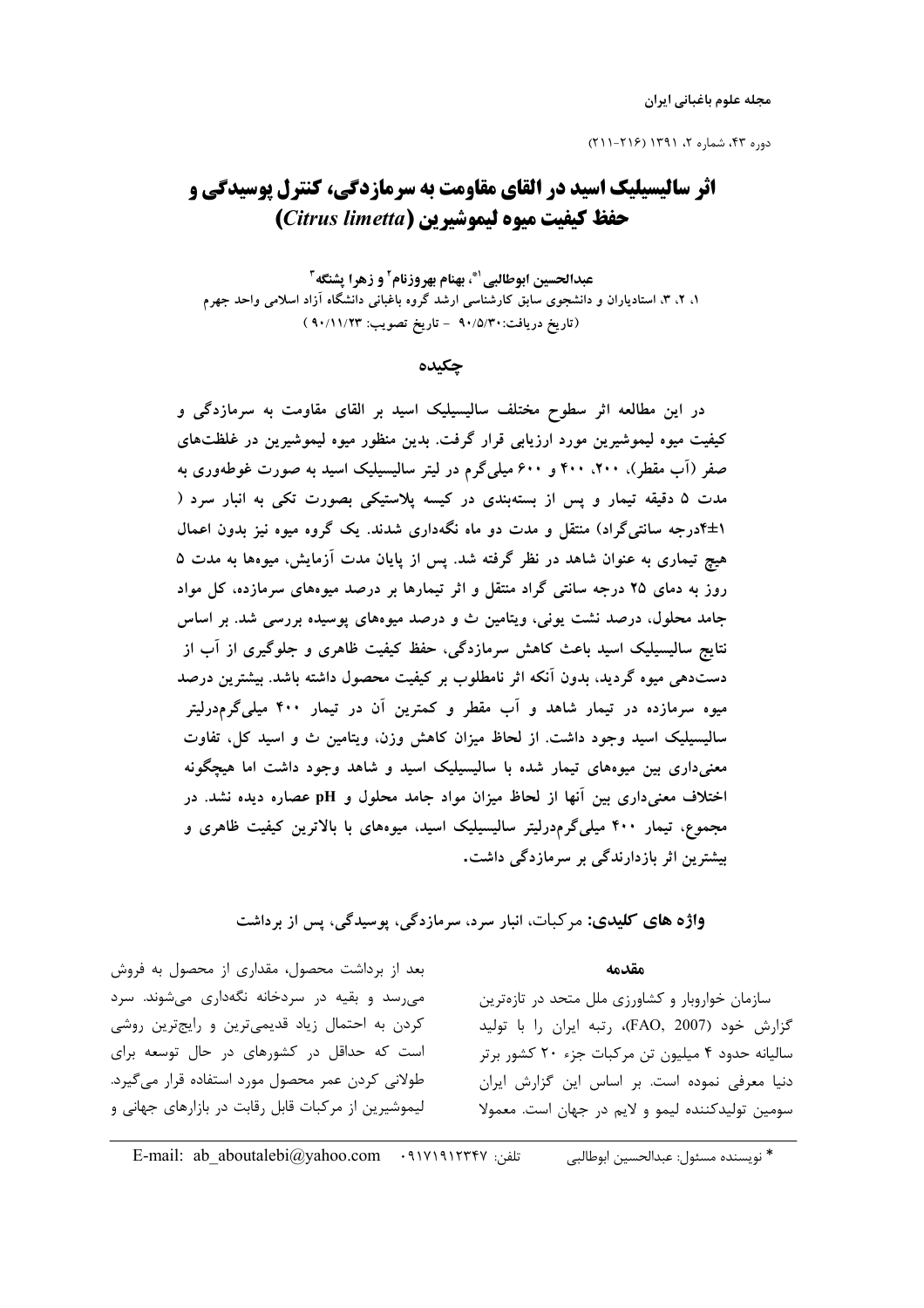در میزان نشت یون در میوههای انار نگهداری شده در دمای ۲ درجه سانتی گراد را نشان داد و تیمار سالیسیلیک اسید تاثیر قابل توجهی بر کاهش نشت یون، در این میوهها داشت. تیمار سالیسیلیک اسید، بر کاهش حساسیت به سرمازدگی تاثیر گذار بود و در پایان سالیسیلیک اسید با غلظت ۲ میلی مولار، به منظور كاهش خسارت سرمازدگی در انار توصيه گرديد. با اين وجود مطالعات گستردهای در مورد امکان نقش سالیسیلیک اسید در کنترل خسارت سرمازدگی میوه-های لیموشیرین، گزارش نشده است. بنابراین هدف از این تحقیق، ارزیابی نقش سالیسیلیک اسید و تعیین غلظت مناسب آن در کنترل خسارت سرمازدگی میوه لیموشیرین در دمای پایین انبارداری بوده است.

## مواد و روشها

به منظور بررسی تاثیر سالیسیلیک اسید در القای مقاومت به سرمازدگی، کنترل پوسیدگی و حفظ کیفیت میوه لیموشیرین، این پژوهش در سال ۱۳۸۹ در قالب طرح کاملا تصادفی در پنج تیمار و چهار تکرار (هر تکرار ۲۵ عدد میوه) صورت گرفت. بدین منظور میوه ليموشيرين (Citrus limetta) در مرحله رنگگيري كامل از باغ سازمان حلال احمر شهرستان جهرم، برداشت و به محل آزمایش منتقل و به گروههای ١٠٠ عددی تقسیم شدند. تیمارها شامل شاهد (بدون شستشو)، آب مقطر و سالیسیلیک اسید با غلظتهای ٢٠٠، ۴٠٠ و ۶٠٠ ميلي گرم در ليتر بودند. اعمال تیمارها بصورت غوطهوری به مدت ۵ دقیقه بود. بعد از خشک شدن سطح میوهها، آنها را بصورت تکی درون کیسههای پلی اتیلنی بستهبندی کرده و به سردخانه با دمای ۱±۴ درجه سانتیگراد منتقل گردیدند. پس از گذشت ٢ ماه، ميوهها براى مدت ۵ روز به دماى ٢۵ درجه سانتیگراد منتقل شدند. بعد از اتمام دوره آزمایش، ۵ عدد میوه از هر تکرار بصورت تصادفی جهت نمونهگیری انتخاب شد. فاکتورهای مورد ارزیابی شامل درصد نشت یون، درصد میوههای سرمازده ، کل مواد جامد محلول، میزان اسید کل، ویتامین، و pH آب میوه و درصد میوههای پوسیده بود. درصد نشت یون به روش Lutts et al., 1996) محاسبه گرديد. بدين منظور ميوهها

منطقهای میباشد، که حساسیت بیشتری نسبت به سرمازدگی نشان میدهد. لیموها به طور معمول در دمای ۱۳ و ۱۴ درجه سانتی گراد نگهداری میشوند، که این دما منجر به پوسیدگی شدید محصول میگردد. از طرف دیگر نگهداری در دمای کمتر از ۱۰ درجه سانتی گراد باعث سرمازدگی در آنها میشود که به صورت فرورفتگی پوست، قهوهای شدن داخل میوه و تغییر در رنگ آب میوه، بروز مینماید ( Cohen & .(Schiffman-Nadel, 1978; Houk et al. 1990 روشهائی مانند کاربرد کلسیم و تیمارهای دمائی خسارت سرمازدگی را در لیموها کاهش دادهاند (Hopper & Cassidy, 2006). سالیسیلیک اسید یک هورمون گیاهی محسوب میشود. در بسیاری از شرایط تنش;ا به عنوان یک مکانیزم دفاعی، میزان بالای سالیسیلیک اسید در گیاه تجمع می یابد. به تازگی نقش سالیسیلیک اسید به عنوان یک سیگنال مولکولی در القای مقاومت سیستمیک و تولید پروتئینهای پاتوژنی مطلوب، به طور وسیع مورد بررسی قرار گرفته است. علاوه بر این استخراج سالیسیلاتها از برخی میوهها و سبزیها، بیانگر این است که این ترکیبات با پتانسیل سلامت در ارتباط بوده و به عنوان تركيبات سالم Beckers & Spoel, 2006; Raskin, ) شناخته شدهاند 1992; Shah, 2003). محققين تاثير سودمندى از سالیسیلیک اسید را ارائه کردند. کاربرد سالیسیلیک اسید، به هر دو صورت قبل یا پساز برداشت، پوسیدگی قارچی در گیلاس را از طریق القای سیستم مقاومتی و تحریک آنزیمهای آنتیاکسیدان، کاهش داده است (Chan & Tian, 2006). همچنین سالیسیلیک اسید از طریق تاثیر بر تولید اتیلن، با کاهش میزان اتیلن تولیدی و تنفس، رسیدن میوه کیوی را به تاخیر انداخته و عمر انباری آن را افزایش داده است (Zhang et al., 2003). علاوه بر این، در میوههای حساس به خسارت سرمازدگی، پیش تیمار با سالیسیلیک اسید خسارت سرمازدگی را کاهش داده است. گزارش شده است که در هلو، سالیسیلیک اسید از طریق تحریک تولید پروتئین-های شوک حرارتی و القای سیستمهای آنتی اکسیدانی، خسارت سرمازدگی را کاهش داد (Wang et al., 2006). نتايج حاصل از تحقيق .Sayyari et al (2009)، افزايش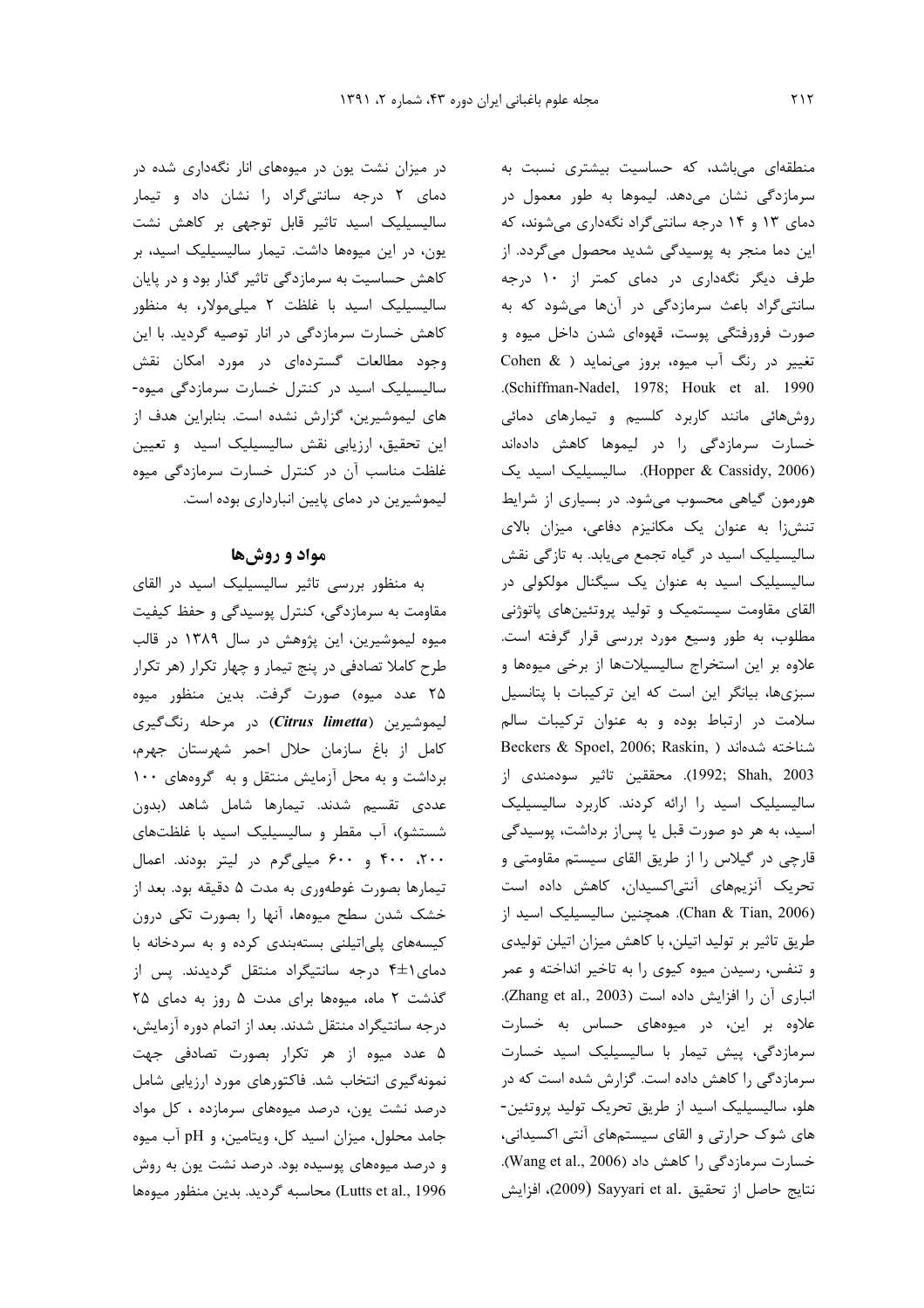با مواد شوینده و آب مقطر شسته شده و سیس با آب ۲ بار تقطیر آبکشی گردیدند. از پوست هر میوه ۲ دیسک به قطر یک سانتی متر تهیه و به درون ارلن حاوی ١٠ميلي ليتر آب ٢ بار تقطير منتقل شدند و در دماى اتاق (۲۵ درجه سانتیگراد) به مدت ۲۴ ساعت روی شیکر با دور متوسط قرار گرفتند. پس از ۲۴ ساعت هدایت الکتریکی آب درون ارلن بوسیله EC متر اندازهگیری ( L<sub>t</sub> ) گردید. ظرفهای حاوی نمونه به مدت یک ساعت درون اتوکلاو در دمای ۱۲۰ درجه سانتی-گراد قرار گرفته و بار دیگر هدایت الکتریکی محلول حاوی نمونهها پس از ۲۴ ساعت قرار دادن در دمای اتاق اندازهگیری (L<sub>o</sub> ) شد. در پایان درصد نشت یون با استفاده از رابطه زیر محاسبه گردید.

درصد نشت یون (  $L_t/L_o$  ) × ۱۰۰ به منظور اندازهگیری میزان ویتامین ث، در یک ارلن محلولی حاوی ١٠ ميلي ليتر عصاره ميوه، ٢٠ ميلهاليتر آب مقطر و ۲ میلے لیتے محلول نـشاسته ۱ ٪ تهیـه و توسط محلولی حاوی ۱/۶ گـرم یـد و ۱۶ گـرم یـدور پتاسیم که به حجم ۱۰۰۰ میلی لیتر رسـیده بـود، تیتـر گرديـد. بـه محـض مـشاهده اولـين تغييـر رنـگ، عـدد یادداشت گردید. از ضرب عدد حاصل در عدد ثابت ۰/۸۸ میزان ویتامین ث در ۱۰۰ میلهاییتر آب میـوه تعیـین گردیـد (Cohen & Schiffman-Nadel, 1978). جهت تعیین اسید کل، ١٠ میلی لیتر از عصاره هر نمونـه درون ارلن ریخته شد و پس از اضافه کردن ۲۰ سےسے آب مقطر و ۳ قطره فنل فتالئین، بـا سـود ۰/۱ نرمـال تیتـر گردید تا رنگ صورتی کم رنگ ظاهر گردیـد. اسـید کـل با استفاده از رابطه زیر محاسبه و بر حسب درصـد بیـان شد (Houk et al., 1990).

حجم سود مصرفی در تیتراسیون × وزن اکی والان اسید = اسید کل (٪) وزن نمونه × ١٠/ ١٠٠×

به منظور اندازه گیری درصد کاهش وزن میوه، قبل از انبارداری و پس از اتمام دوره انبارداری وزن خالص میوه ها با ترازوی دقیق اندازه گیری شد. سپس درصد كاهش وزن هر تكرار از طريق رابطه زير محاسبه گرديد. 100× ( وزن اوليه / وزن ثانويه -وزن اوليه) = درصد كاهش وزن در اين فرمول وزن اوليه مربوط به وزن ميوه ها قبل از انتقال به انبار و وزن ثانويه مربوط به وزن ميوهها پس از اتمام دوره انبارداری و ۵ روز قرار گرفتن در دمای اتاق

می باشد. میزان مواد جامد محلول آب میوه لیموشیرین، با استفاده از عصارههای تهیه شده و رفراکتومتر اندازهگیری گردید. ایجاد لکههای قهوهای روی پوست از علائم سرمازدگی در میوه لیموشیرین است که میزان آن به صورت مشاهدهای بررسی و بر مبنای درصدی از کل پوست بيان گرديد.

اطلاعات به دست آمده با استفاده از نرم افزار MSTAT-C تجزیه و تحلیل و میانگینها با استفاده از آزمون چند دامنەاي دانكن مقايسە شدند.

## نتايج و بحث

نتایج حاصل از این پژوهش نشان داد که خسارت سرمازدگی و حساسیت به دمای پایین در تمام تیمارها با بروز علائمی از قبیل ایجاد فرورفتگی در پوست، قهوهای شدن پوست و افزایش درصد نشت یون و به دنبال آن فساد قارچی میوه، همراه بود. شدت این علائم به مقدار قابل توجهی با کاربرد سالیسیلیک اسید به ویژه در غلظت ۴۰۰ میلی گرمدرلیتر، کاهش یافت (نمودار ۱). البته بين غلظتهاى بكار رفته تفاوت معنىدار نبود. در واقع شدت خسارت سرمازدگی در میوههای تیمارهای مختلف سالیسیلیک اسید پس از دو ماه انبارداری و ۵ روز نگه داری در دمای اتاق، از شدت خسارت میوههای شاهد و تیمار آب مقطر، با اختلاف معنیدار کمتر بود. همانند نتایج این آزمایش در هلو نیز گزارش شده است که سالیسیلیک اسید با غلظت یک میلی مولار خسارت سرمازدگی را کاهش داد (Wang et al., 2006).



نمودار ١- مقايسه ميانگين اثر ساليسيليک اسيد و آب مقطر بر درصد میوههای سرمازده ستون های دارای حرف مشترک در سطح ۰٪ آزمون دانکن اختلاف معنی دار ندارند .SA= سالیسیلیک اسید(میلی5رم در لیتر)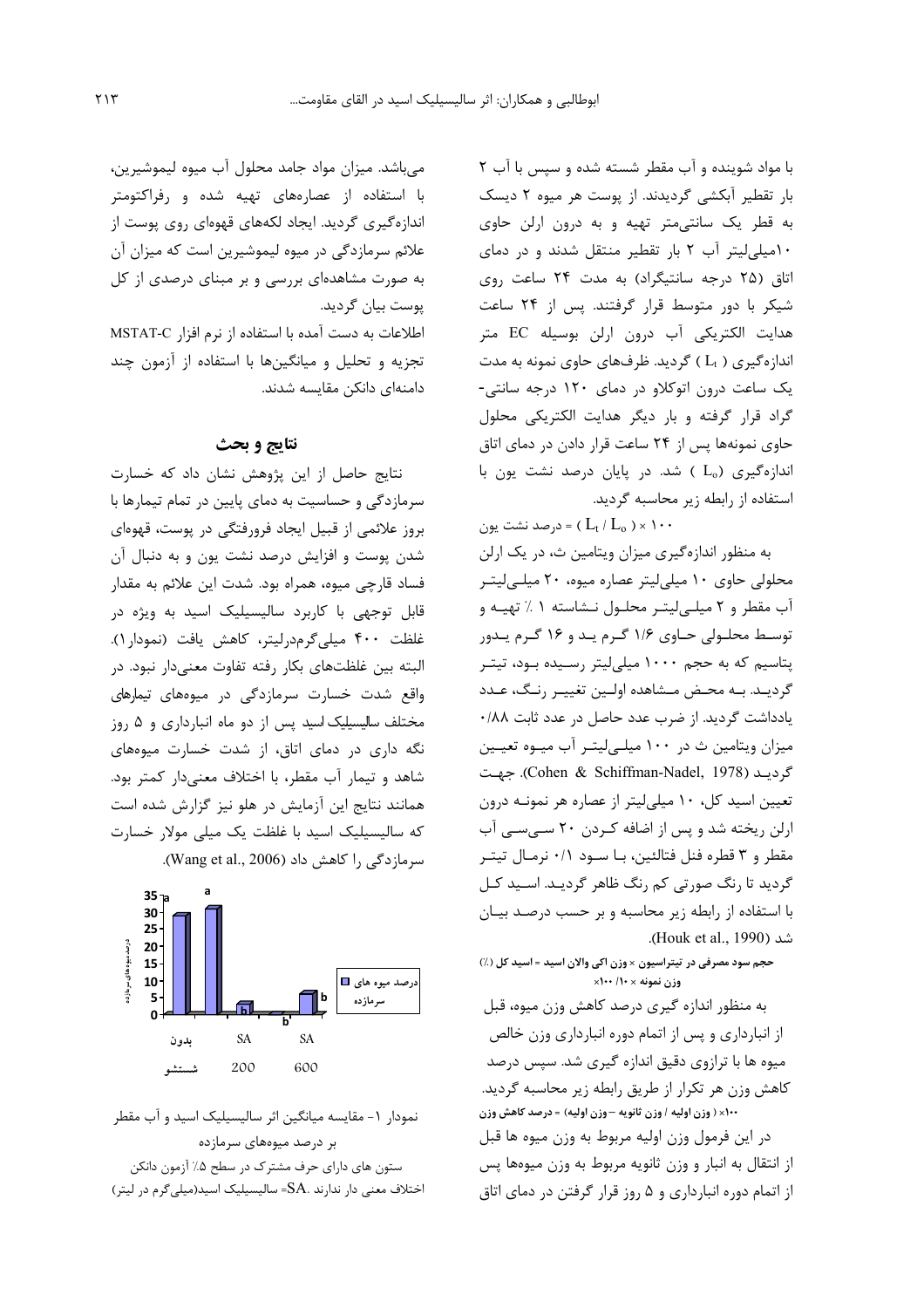در مقايسه تيمارها با توجه به آزمون دانكن در سطح ۵ درصـد، بیشتــرین درصــد نشــت یــون در تیمــار شاهد(۵۴٪) و کمترین آن در تیمار سالیسیلیک اسید ۶۰۰ میلی گرم در لیتر (۴۵٪)، مشاهده شد.

به جز تیمار ۶۰۰ میلیگرمدرلیتر سالیسیلیک اسید، سایر تیمارها تفاوت معنیداری با تیمار شاهد نداشتند (نمودار ٢، جدول ١). كاهش درصد نشت يون در میوههای تیمار شده انار با سالیسیلیک اسید نیز گزارش شده است که با نتایج این پژوهش همخوانی دارد .(Sayyari et al., 2009).



نمودار ٢- مقايسه ميانگين اثر ساليسيليک اسيد و آب مقطر بر درصد نشت یون

ستون های دارای حرف مشترک در سطح ۰٪ آزمون دانکن اختلاف معنی دار ندارند. SA= سالیسیلیک اسید(میلی گرم در لیتر)

با توجه به نتایج حاصل، نوع تیمار تاثیر معنی دار بر مقدار ویتامین ث عصارهی میوه داشتند. به طور کلی تیمار شاهد بیشترین درصد کـاهــش ویتامیـن ث را به خود اختصاص داد(٣٢٪) و كمترين درصد كاهش ویتامین ث مربوط به تیمارهای ۴۰۰ و ۶۰۰ میلی گرم در ليتر سالسسيليک اسيد(٢٠٪) بود که اختلاف آنها با سایر تیمار ها، معنی دار بود. از دادههای حاصل میتوان نتیجه گرفت که موثرترین غلظت سالیسیلیک اسید در حفظ ویتامین ث، ۴۰۰ میلی گرم در لیتر بوده و نیاز به غلظت بالاتر احساس نمي شود (جدول ١). كمترين مقدار درصد کاهش اسید کل، مربوط به تیمار ۴۰۰ میلی گرم درلیتر سالیسیلیک اسید بود و تیمارهای ۶۰۰ و ۲۰۰

میلی گرم در لیتر سالیسیلیک اسید به ترتیب در ردههای بعدی قرار داشتند. به طور کلی تیمار سالیسیلیک اسید به میزان قابل توجهی در حفظ اسید میوه در طول انبارداری موثر واقع گردید.

البته اختلاف بين غلظتهاى مختلف سالسيليك اسید، در سطح ۵ درصد آزمون دانکن معنیدار نبود همخواني) (2009) Sayyari et al. جدول ۱) همخواني دار د.

براساس نتايج درصد افزايش ميزان مواد جامد محلول در تیمار شاهد و تیمارهای سالیسیلیک اسید بدون اختلاف معنىدار بود و درصد افزايش مواد جامد محلول در تیمار آب مقطر با اختلاف معنیدار در سطح ۵ درصد آزمون دانکن، پایینتر از تیمار سالیسیلیک اسید ۶۰۰ میلی گرمدرلیتر بود (جدول۱) که این مسئله به احتمال زیاد میتواند به علت تاثیر شستشو بر پوشش های سطحی میوه در تیمار آب مقطر باشد.

این نتیجه نیز با نتایج اعلام شده توسط Sayyari et .al (2009) همخوانی دارد.

سالیسیلیک اسید مقاومت بافتهای حساس به سرمازدگی را افزایش داده و بدین طریق باعث کاهش خسارت سرمازدگی میشود. شرایط سرمازدگی در بافت-های گیاهی باعث تغییرات لیپیدهای غشاء سلولی از فرم مایع کریستالی به فرم جامد ژلهای می شود و در نتیجه منجر به افزایش نفوذپذیری غشا و نشت یونها از غشا مے گردد.

افزایش نسبت اسیدهای چرب غیر اشباع غشا موجب سازگاری موقت و یا دائمی به دمای پایین می-شود که از این موضوع به عنوان یک فاکتور اساسی در افزایش مقاومت غشا تحت شرایط سرمازدگی یاد می-.(Mirdehghan et al., 2006).

نتایج حاصل از این بررسی نشان میدهد که تیمار سالیسیلیک اسید، منجر به سازگاری به دمای پایین شد و در حفظ سیالیت غشا در دمای پایین موثر واقع گردید و در نتیجه درصد نشت یون و خسارت سرمازدگی به میزان قابل توجهی در میوه کاهش یافت. از میان غلظتهای بکار رفته سالیسیلیک اسید، غلظت ۴۰۰ میلی گرمدرلیتر بیشترین تاثیر را در کاهش خسارت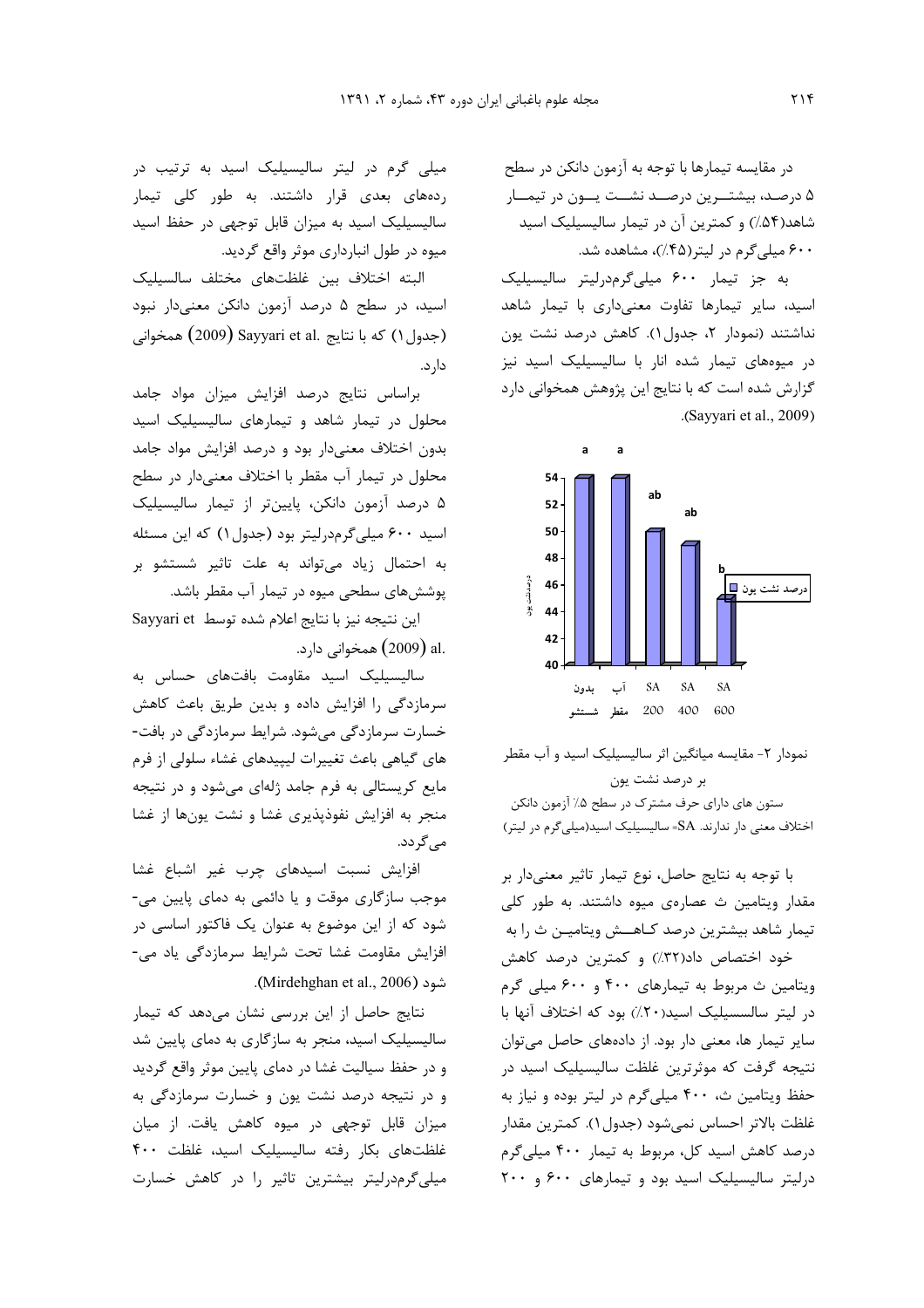سالیسیلیک اسید کیفیت میوههای انبار شده در دمای یــــاییــــن را بهبـــود مــــی,بخشــــد، پــی بـــرد.

لازم به ذکر است که استفاده از دمای ۵ درجه

سانتی گراد، به همراه کاربرد سالیسیلیک اسید، تاثیر

بسزایی در کنترل بیماریهای قارچی لیمو شیرین در

سردخانه داشت و توسعه کیک;دگی تنها در میوههای

سرمازده تیمار شاهد و آب مقطر مشاهده گردید.

| تيمار                | بدون شستشو                     | آب مقطر      | $Y \cdot \cdot$   | $F \cdot \cdot$                   | $\mathbf{\hat{z}}$ .             |
|----------------------|--------------------------------|--------------|-------------------|-----------------------------------|----------------------------------|
| صفت مورد بررسی       |                                |              |                   | میلی گرم در لیتر سالیسیلیک اسید   |                                  |
| 0رصد افزايش pH       | ٢٣a                            | ٢٣a          | <b>TTa</b>        | $\mathbf{r} \cdot \mathbf{a}$     | $\mathsf{r} \cdot \mathsf{a}$    |
| درصد افزايش TSS      | $\mathsf{r} \cdot \mathsf{ab}$ | ١۶b          | ۲۳ab              | ۲۱ab                              | ٢۴a                              |
| درصد کاهش اسید کل    | $\Delta$ ۲a                    | 55a          | ۳۶b               | $\mathbf{r} \setminus \mathbf{b}$ | $\mathsf{r}\mathsf{r}\mathsf{b}$ |
| درصد نشت یون         | ۵۴a                            | ۵۴a          | $\Delta \cdot ab$ | ۴۹ab                              | ۴۵b                              |
| درصد کاهش ویتامین ث  | $\mathbf{r}$ a                 | rra          | тла               | $\mathbf{r} \cdot \mathbf{b}$     | $\mathsf{r} \cdot \mathsf{b}$    |
| درصد میوههای کپک زده | ∧ab                            | $\mathbf{a}$ | 6c                | $\tau c$                          | vab                              |
| درصد میوههای سرمازده | ۲۹а                            | ۳۱a          | rb                | $\cdot$ / $\cdot$ b               | ۶b                               |

جدول ١- مقايسه ميانگين اثر ساليسيليک اسيد بر صفات ليموشيرين

در هر ردیف میانگینهای دارای حروف مشترک، در سطح ۰٪ آزمون دانکن اختلاف معنی دار ندارند.

نتىجەگىرى كلى

با توجه به نتایج حاصل از این تحقیق می;توان سالیسیلیک اسید با غلظت ۴۰۰ میلی گرم در لیتر را مؤثرترین تیمار در کاهش خسارت سرمازدگی و حفظ خصوصیات کیفی میوه لیموشیرین معرفی کرد. در پایان

سرمازدگی و حفظ ویتامین ث و سایر خصوصیات کیفی میوه لیموشیرین داشت. اما آزمایشات دقیق و جامعی

.<br>باید انجام شود تـا به مکــــانیزم یا مکــــانیزمهـــایی که

## **REFERENCES**

- 1. Beckers, G.J.M. & Spoel, S.H. (2006) Fine-tuning plant defence signaling: salicylate versus jasmonate. Plant Biology, 8: 1-10.
- 2. Chan, Z. & Tian, S. (2006) Induction of  $H_2O_2$ -metabolizing enzymes and total protein synthesis by antagonist and salicylic acid in harvested sweet cherry fruit. Postharvest Biology & Technology, 39: 314-320.
- 3. Cohen, E., & Schiffman-Nadel, M. (1978) Storage capability at different temperatures of lemons grown in Israel, Scientia Horticultura, 9: 251-257.
- 4. 4- Food and Agricultural Organization, (2007) A report: World Agriculture Towards: 2015/2030. Accessed August 30, 2010, from http://www.fao.org/english/newsroom/news
- 5. Hoper, L. & Cassidy, A. (2006). A review of the health care potential of bioactive compounds. Journal of the Science of Food and Agriculture, 86: 1805-1813.
- 6. Houk, L.G., Jenner J.F. & Mackey, B.E. (1990) Seasonal variability of the response of desert lemons to rind injury and decay caused by quarantine cold treatments. The Journal of Horticultural Science and Biotechnology, 65: 611-617.
- 7. Lutts, S., Kinet, J.M. & Bouharmont, J. (1996) Effects of various salts and mannitol on ion and proline accumulation in relation to osmotic adjustment in rice (Oryza sativa L.) callus cultures. Journal of Plant Physiology, 149:1896-905.